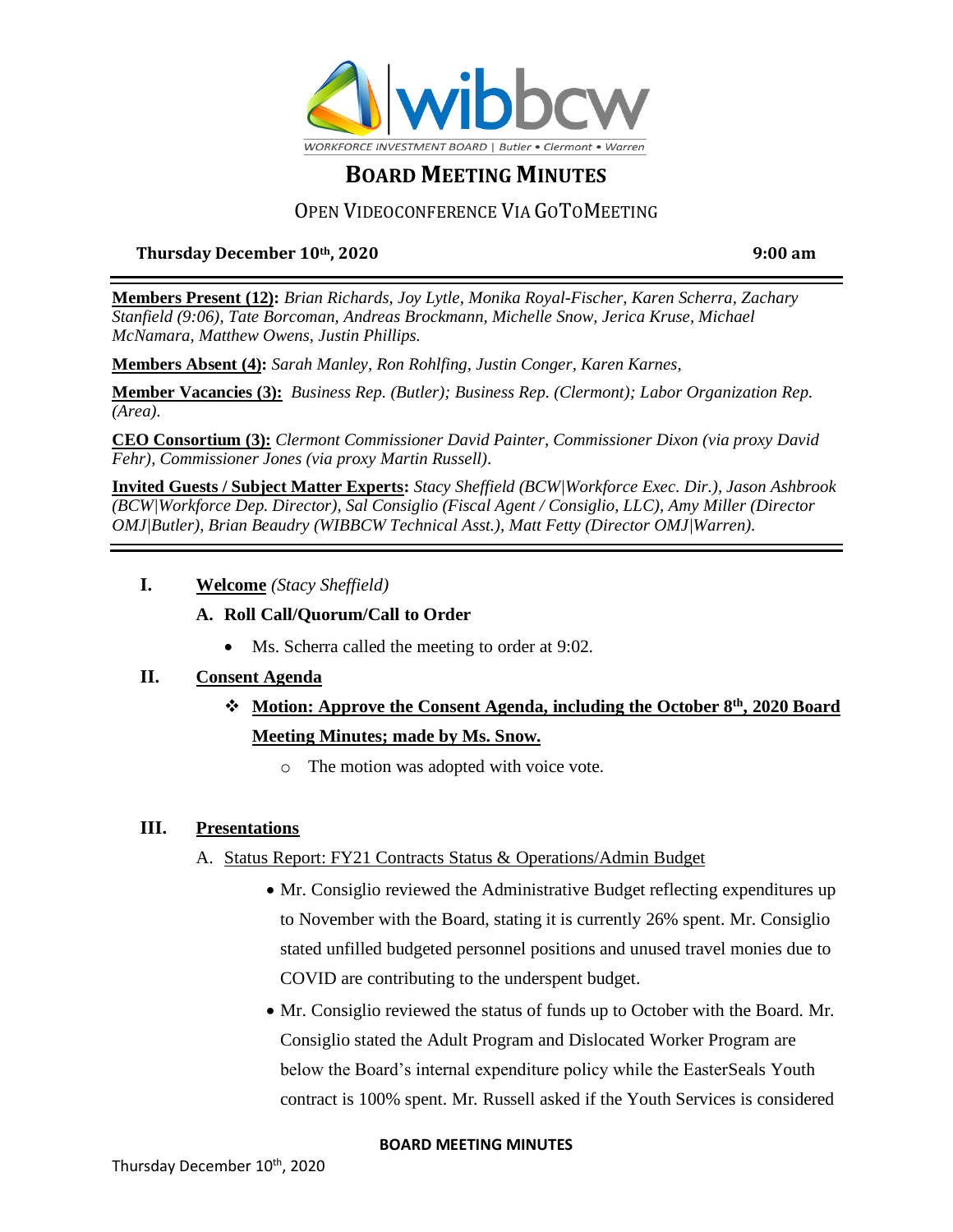

## OPEN VIDEOCONFERENCE VIA GOTOMEETING

#### **Thursday December 10th, 2020 9:00AM**

100% because the monies are spent or simply sent to EasterSeals, to which Mr. Consiglio reported that EasterSeals has spent the funds.

- Ms. Scherra addressed Ms. Amy Miller to speak on the expenditure of funds. Ms. Miller stated that carryover from previous years needing to be spent first put current expenditures in FY20 behind. She stated that later in the meeting staff will present creative ideas to catch up on spending.
- Mr. Russell asked if any monies have been sent back to the state, to which Mr. Consiglio answered the only monies that were returned to the state were the Opioid #3 grant funds.
- B. Performance Overview: OMJ System & Career Services Provider
	- Mr. Ashbrook presented the OMJ Workforce System and Career Services Provider performance information, summarizing and contextualizing the attached PY20 Dashboard document from the previous year to this COVID impacted year.
	- Mr. Ashbrook presented an overview of the critical challenges and proposed solutions to the OMJ workforce system. Mr. Ashbrook proposed four areas to address the area's challenges, citing: Innovative solutions to help meet employer and workforce needs, modernizing technology resources and virtual services, meeting BCW and OMJ staffing needs, and a Performance Improvement Plan.
- C. Overview: Suggested System Solutions for the COVID era and beyond:
	- Mr. Ashbrook summarized the key components of the proposed PIP, citing: dual enrollments of OMJ customers, assigning OMJ Career Advisors to each OMJ Partner, providing "scripts" to OMJ Wagner-Peyser staff to strengthen communication, enhance data entry and electronic documentation, revising local policies, and aligning outreach with local and state efforts.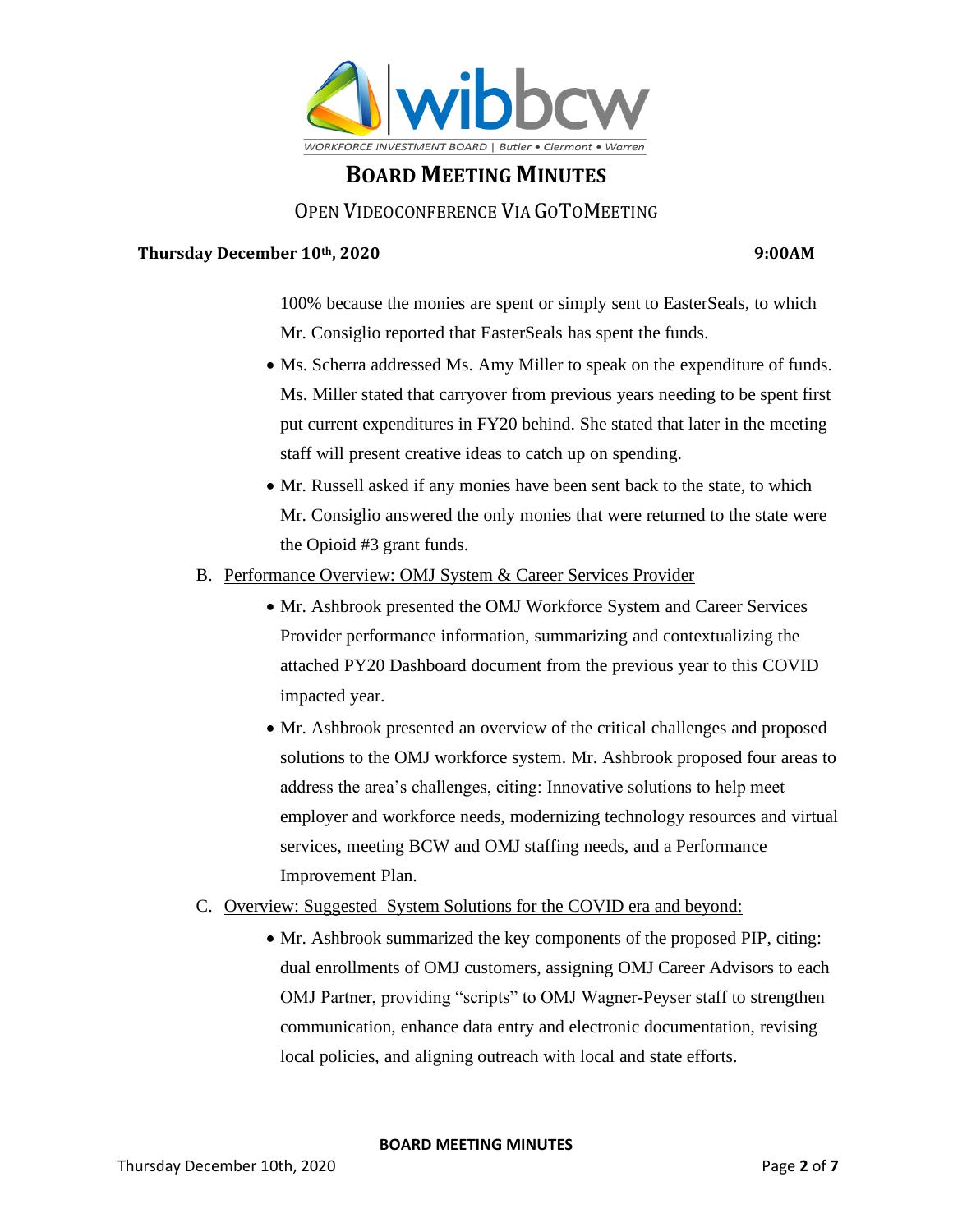

## OPEN VIDEOCONFERENCE VIA GOTOMEETING

#### **Thursday December 10th, 2020 9:00AM**

- Ms. Scherra asked if there is employer interest in hiring events and job fairs. Mr. Ashbrook said there is interest in hiring events in new safe ways until we can safely return to more normal and traditional indoor events. He stated there is opportunities to partner with JobsOhio and Braysen virtual events.
- Mr. Russell asked if the Operator provided input into the proposed PIP. Ms. Miller stated that the Operator and OMJ BCW supervisors were all involved in crafting the PIP. Mr. Russell asked what specific policies need adjustments. Ms. Miller stated that adjustments to the ITA policy and Supportive Services Policies would provide greater and immediate impact.
- Mr. McNamara asked if spending or performance or both is being addressed in the PIP, to which Ms. Sheffield answered that both aspects, with a focus on spending will be addressed.
- Mr. Borcoman emphasized the need for effective hiring events and offered his assistance at a committee level.

#### **IV. Action Items**

- A. Performance Improvement Plan (PIP)
	- **Motion: Accept the OMJ System Operator's WIOA Career Services Provider Director's Performance Improvement Plan (PIP) with a progress report present by February 25th, 2021 for review at the March 11th, 2021 Full Board Meeting with specific considerations made to the ITA and Supportive Services Policies; made by Ms. Kruse.**
	- Mr., Owens stated that the ITA and Supportive Services policies referenced earlier in the meeting were not specifically stated in the proposed PIP. Ms. Scherra clarified that the motion include language specifically referencing the consideration of the policies.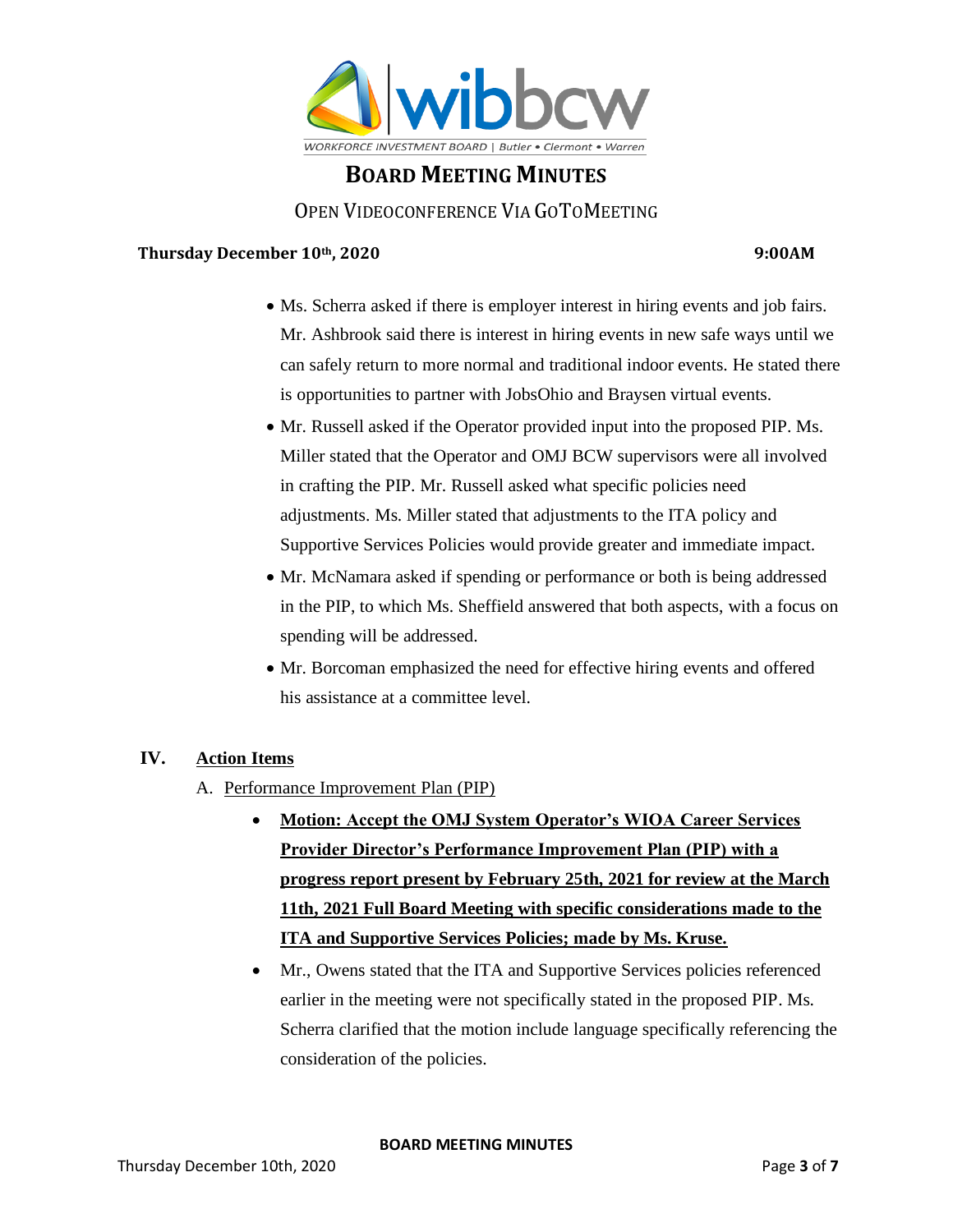

## OPEN VIDEOCONFERENCE VIA GOTOMEETING

#### **Thursday December 10th, 2020 9:00AM**

- There being no further questions, the motion passed with unanimous voice vote.
- B. Staff Hiring
	- **Motion: Hire staff as outlined in the approved FY21 Budget; made by Mr. Owens.**
	- Ms. Royal-Fischer asked for clarity about the proposed Executive Assistant's scope of work and physical location of work. Ms. Sheffield stated the Executive Assistant will primarily focus on the day-to-day duties of operations and organization, freeing Ms. Sheffield and Mr. Ashbrook to focus on performance requirements, policy requirements, state and federal requirements. She stated the Executive Assistant will assist with preparations regarding board meetings and agendas to disseminate information as quickly as possible.
	- Mr. Russell provided statements regarding the proposed BEST Intermediary position, stating he was apprehensive at first with the positions scope of work in relative conflict to his background originally in the economic development space. In conversations with Ms. Sheffield, he stated he now understands the pressure coming from federal and state agencies precluding Ms. Sheffield and Mr. Ashbrook's time to meet face-to-face with companies.
	- Mr. Russell advised that the person selected as the BEST Intermediary needs to be a strong individual who can navigate the politics of the economic development space and pre-existing relationships between business and government. Mr. Russell additionally posed a creative option of utilizing existing organizations in Clermont, Butler, and Warren Counties that already have established relationships with communities and the companies inside them who could provide these intermediary services.

#### **BOARD MEETING MINUTES**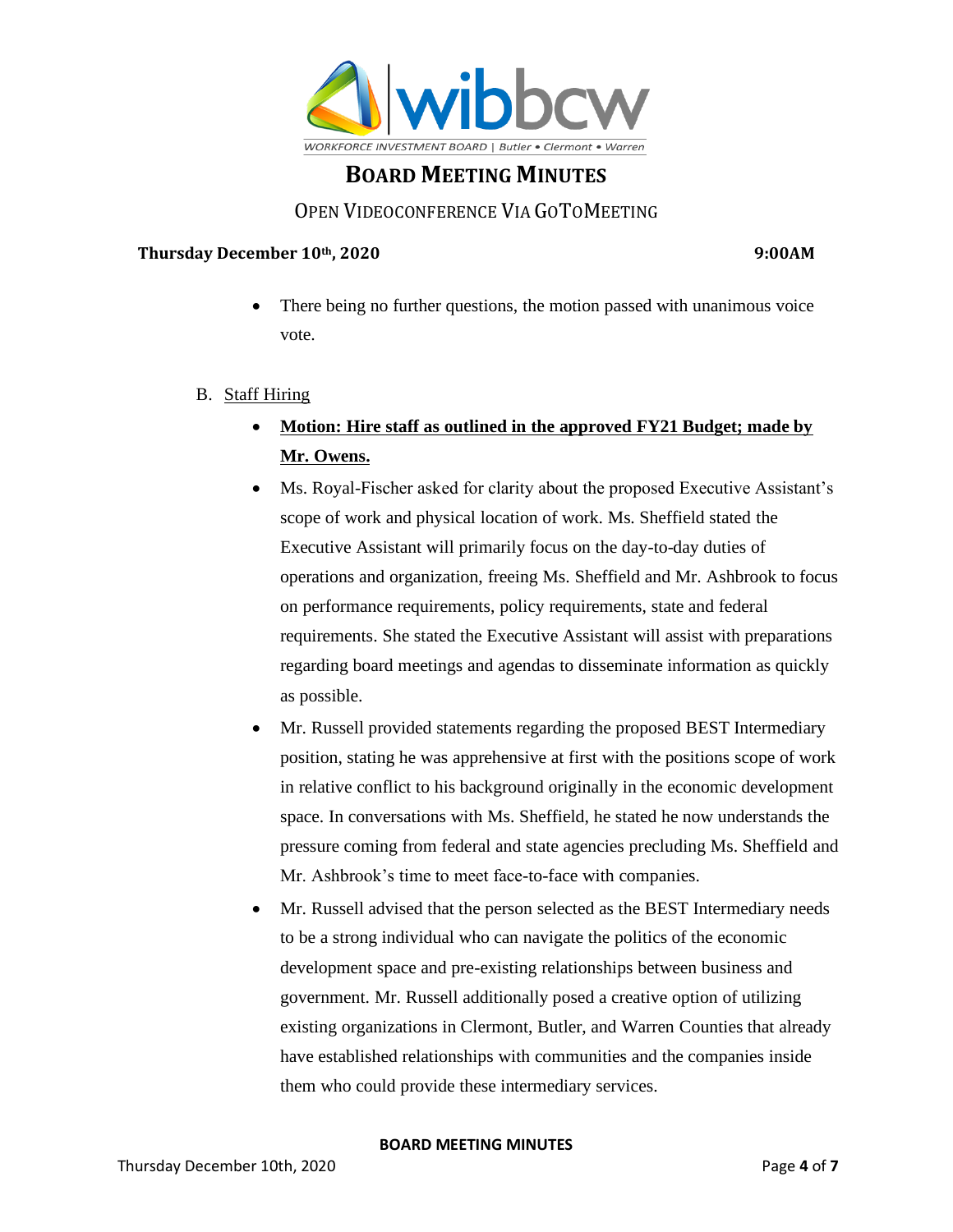

## OPEN VIDEOCONFERENCE VIA GOTOMEETING

#### **Thursday December 10th, 2020 9:00AM**

There being no further questions, the vote passed with unanimous voice vote.

#### C. Non-WIOA Funded Workforce Programs & Services

- **Motion: Deliver non-WIOA Funded Workforce Programs & Services; made by Mr. Owens.**
- There being no further questions, the vote passed with unanimous voice vote.
- D. Contract Career Advisors
	- **Motion: Contract Career Advisors to Assist with OMJ Employment & Career Services Delivery; made by Mr. Phillips.**
	- Mr. Russell asked about the need for a contract versus housing the programs between the three OMJ Centers. Ms. Sheffield stated that staff being contracted is preferred since it is tied to the program's performance and administration can successfully execute the program. She stated it will also avoid salaries and benefit structures for the OMJs. Mr. Russell stated that his preference would be to explore all options of performing the work in-house versus contracting the work, but stated he is open to suggestions.
	- Mr. Fehr asked Ms. Sheffield who she envisions overseeing the contract, to which she answered the BEST Intermediary in conjunction with the System Operator. Ms. Sheffield stated that the current career services provider is enacting a performance improvement plan for their existing WIOA dollars, and expressed a concern of adding additional responsibilities, dollars, and staffing needs from this program.
	- Ms. Sheffield stated the program start date is in January. Mr. Owens asked if the contracted staff would be co-located within the OMJ centers, to which Ms. Sheffield stated the option is there so long as they are doing RESA work.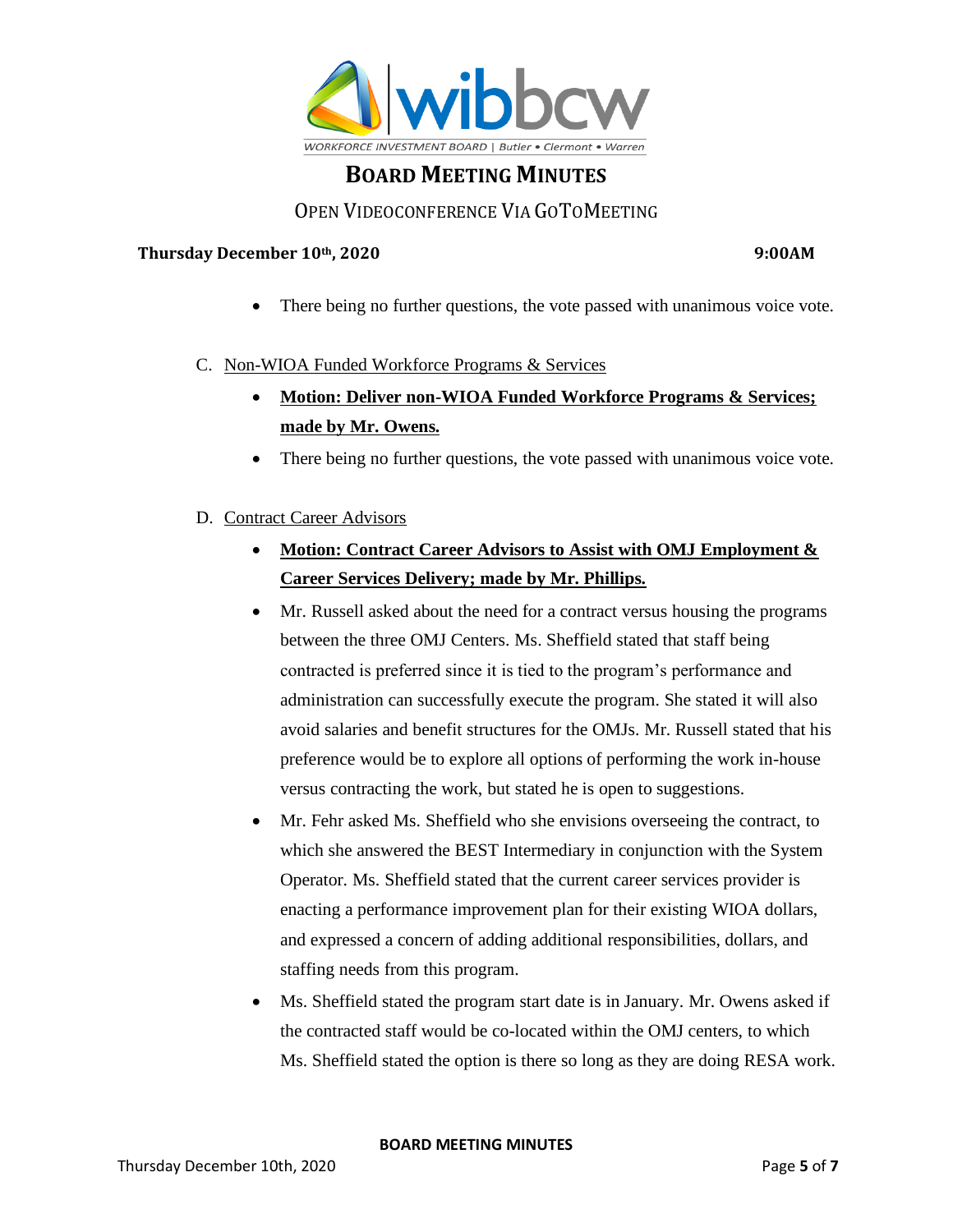

## OPEN VIDEOCONFERENCE VIA GOTOMEETING

**Thursday December 10th, 2020 9:00AM**

- **Amended Motion: Contract Career Advisors to Assist with OMJ Employment & Career Services Delivery; additionally, with Board support of a local execution, authorizes staff to begin a conversation to occur between the operator to address specific work options in relation to contracting with a career advisor, to assist with OMJ employment and career services delivery; made by Mr. Phillips**
- There being no further questions, the vote passed with unanimous voice vote.
- E. Firewall and Internal Controls
	- **Motion: Adopt Firewall & Internal Controls Policy as presented; made by Mr. Phillips.**
	- There being no further questions, the vote passed with unanimous voice vote.

#### F. Tools and Technology

- **Motion: Identify and integrate improved, hybrid tools/technology available to serve the workforce system's employers, workforce and job seekers; made by Ms. Kruse.**
- Ms. Sheffield stated the action is to explore all avenues available for any under expanded funds, to upgrade system resources to accommodate customers, whether it's on site or online.
- There being no further questions, the vote passed with unanimous voice vote.

#### **V. Good of the Order**

• Ms. Sheffield acknowledged this is the last Board Meeting of 2020 by thanking the Board for the opportunity to serve the area and wished everyone a safe holiday season.

## **VI. Adjourn**

# ❖ **Motion: Adjourn the regularly scheduled December 10th, 2020 Board meeting of the WIBBCW; made at 10:58AM by Mr. McNamara.**

#### **BOARD MEETING MINUTES**